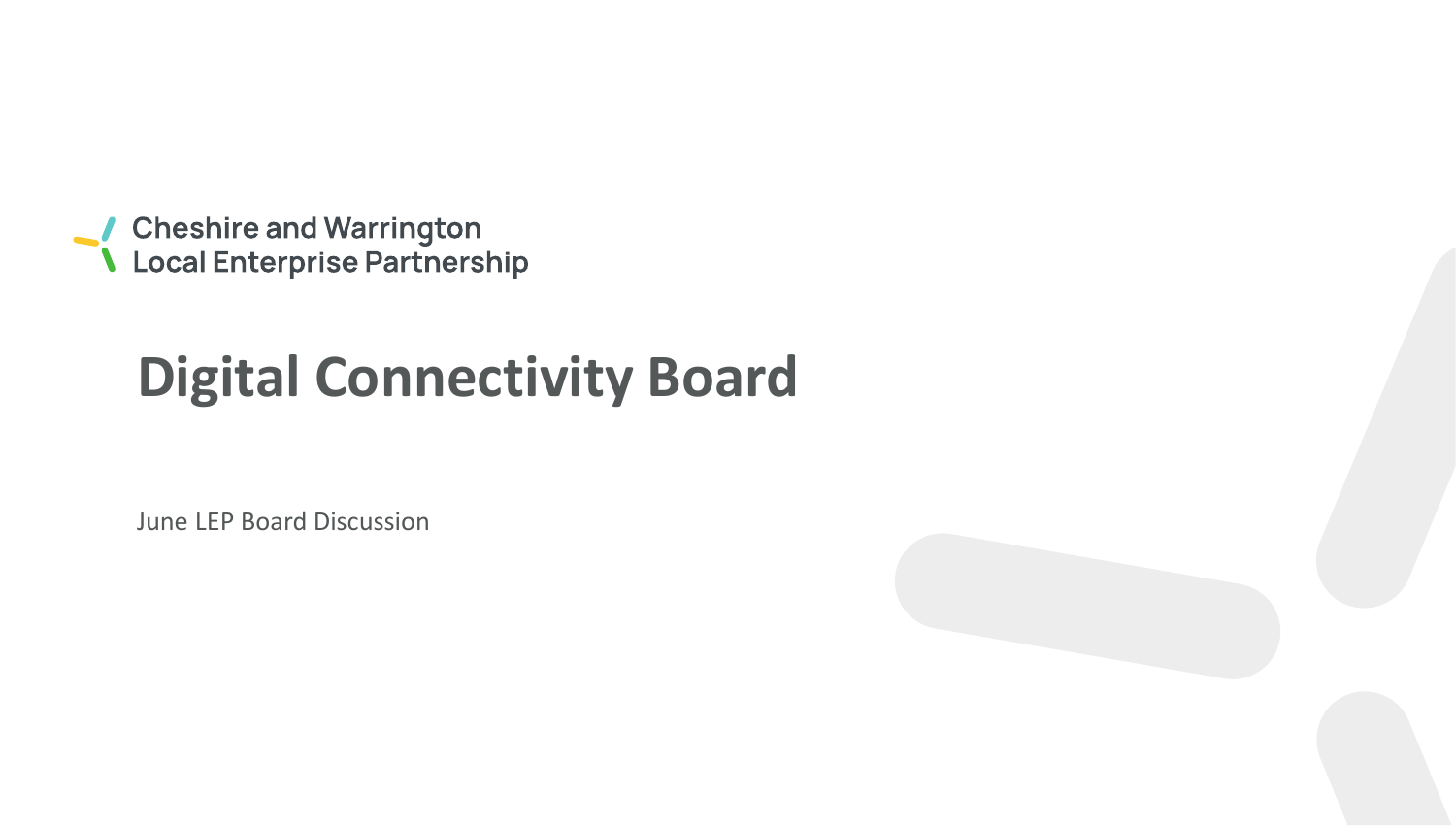| $\mathbb{D}$ | Files   Adobe Creative Cloud<br>$^{+}$<br>$\times$<br>$\circledcirc$ |                                                                                                                        |                                                                                                                                              |                                                                                                                                                                                                                           |    |                |    |     | $\times$ |
|--------------|----------------------------------------------------------------------|------------------------------------------------------------------------------------------------------------------------|----------------------------------------------------------------------------------------------------------------------------------------------|---------------------------------------------------------------------------------------------------------------------------------------------------------------------------------------------------------------------------|----|----------------|----|-----|----------|
|              |                                                                      | $\forall_{y}$<br>https://assets.adobe.com/id/urn:aaid:sc:US:fabfb735-5694-44b1-94e9-de96899638f9?view=published<br>لما |                                                                                                                                              |                                                                                                                                                                                                                           |    |                | √≅ | (中) |          |
|              | LEP220526-p1_1080D-01                                                |                                                                                                                        |                                                                                                                                              |                                                                                                                                                                                                                           |    |                |    |     |          |
| Ŀ            |                                                                      | <b>Connectivity and</b>                                                                                                | Influence and<br>Networking                                                                                                                  | Cementing and establishing partnership networks within the sub-region and<br>neighbouring regions.                                                                                                                        |    |                |    |     |          |
|              |                                                                      | Infrastructure:<br><b>Digital Connectivity</b>                                                                         |                                                                                                                                              | +> Define a governance structure, alongside the local authorities and Connecting Cheshire,<br>of digital across the sub-region.                                                                                           |    |                | Q1 |     |          |
|              |                                                                      |                                                                                                                        |                                                                                                                                              | → Establish new governance structure.                                                                                                                                                                                     |    |                | Q2 |     |          |
|              |                                                                      | The board and delivery area                                                                                            |                                                                                                                                              | Identification and alignment of priorities: Rural connectivity plan, Business requirements,<br>Digital infrastructure plan review (data refresh):                                                                         |    |                |    |     |          |
|              |                                                                      | are still in the "Establish"<br>phase.                                                                                 |                                                                                                                                              | → Gap analysis assessment for digital connectivity in the sub-region.                                                                                                                                                     |    |                | Q2 |     |          |
|              |                                                                      |                                                                                                                        |                                                                                                                                              | +> Recommendation to Strategy Programme Board for the Growing Places Fund, for priority<br>business case areas to support.                                                                                                |    | Q <sub>3</sub> |    |     |          |
|              |                                                                      |                                                                                                                        |                                                                                                                                              | Exploration of commercial models and funding streams: Opportunities and timescales<br>of BDUK, Pipeline of public sector "backbone" schemes, Identification of "dig once"<br>opportunities, Levelling up pitch:           |    |                |    |     |          |
|              |                                                                      |                                                                                                                        |                                                                                                                                              | 4 Working with the local authorities and Connecting Cheshire to develop sub-regional<br>options for Digital Connectivity improvements for levelling up, for consideration for a County<br>Deal / Levelling Up submission. |    | Q1             |    |     |          |
|              |                                                                      |                                                                                                                        | 4 Gain further market support and facilitate engagement on the emerging levelling up<br>proposal for the sub-region on digital connectivity. |                                                                                                                                                                                                                           | Q3 |                |    |     |          |
|              |                                                                      |                                                                                                                        | → Define pipeline proposal for "backbone" and "dig once" schemes.                                                                            |                                                                                                                                                                                                                           |    | Q4             |    |     |          |
|              |                                                                      |                                                                                                                        |                                                                                                                                              |                                                                                                                                                                                                                           |    |                |    |     |          |

**● ● \_** / B | ⊖ ⊕ | <del>B</del> B | <del>L</del>

 $\bullet$ 

 $\mathbb{G}$ 

 $\mathbf{x}$ 

**M** 

 $\circ$ 

 $\Xi$ 

8

 $\frac{1}{2}$ 

 $\bullet$ 

暗日

 $\mathbf{A}^{(i)}$  Rain...  $\wedge$   $\bullet$   $\mathbf{B}$  (c, d)

 $\bar{\star}$ 

12:19<br>08/06/2022

 $\mathbb{P}$ 

 $\overline{\mathbb{Z}}_2$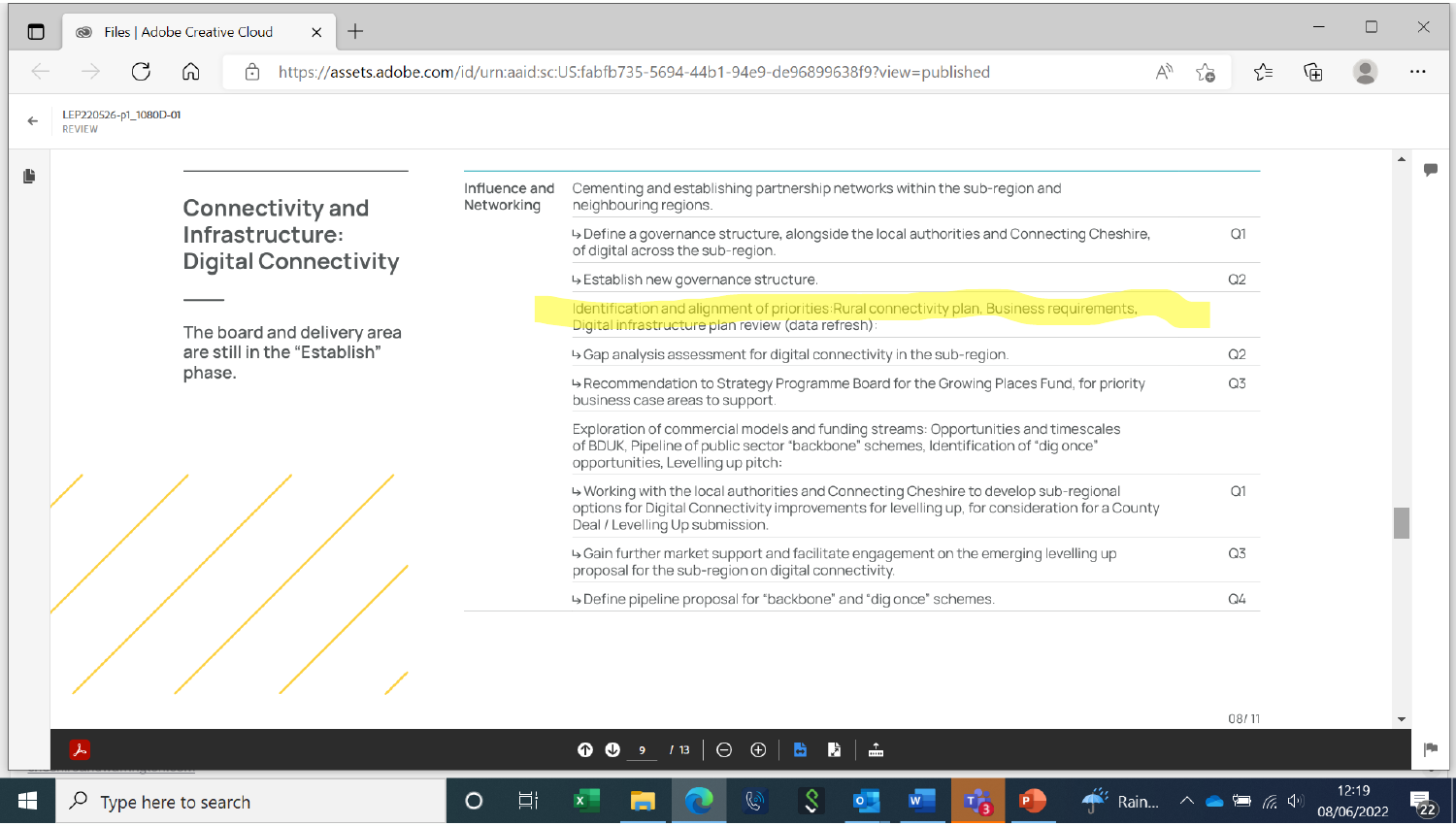⋒

#### https://labs.thinkbroadband.com/local/cheshire ਿ



|                                                                     |                                                    |                        | $0.33\%$                                                                                                                      |  |
|---------------------------------------------------------------------|----------------------------------------------------|------------------------|-------------------------------------------------------------------------------------------------------------------------------|--|
| Superfast (>=30 Mbps):                                              | 97.46%                                             | Below 10 Mbps down:    | 0.94%                                                                                                                         |  |
| Gigabit (DOCSIS 3.1 or                                              | 58.81%                                             |                        |                                                                                                                               |  |
|                                                                     |                                                    |                        | 1.12%                                                                                                                         |  |
| Full Fibre (FTTP or FTTH):                                          | 27.37%                                             | Below 15 Mbps:         | 1.40%                                                                                                                         |  |
| Alt Net FTTP:                                                       | 1.13%                                              |                        |                                                                                                                               |  |
| FTTP excluding Openreach, KCOM                                      |                                                    | Ultrafast (>100 Mbps): | 65.55%                                                                                                                        |  |
|                                                                     |                                                    | Virgin Media Cable:    | 36.93%                                                                                                                        |  |
|                                                                     |                                                    | Openreach (>30 Mbps):  | 96.33%                                                                                                                        |  |
| 'Fibre' partial/full at any speed:<br>(FTTC/VDSL/G.fast/Cable/FTTP) | 99.55%                                             | Openreach G.fast:      | 10.44%                                                                                                                        |  |
|                                                                     | FTTP):<br>and Virgin Media RFOG<br>Openreach FTTP: | 24.21%                 | Superfast (>24 Mbps):<br>97.80%<br>Below 2 Mbps down:<br>(Legal USO)<br>Below 10 Mbps, 1.2 Mbps up:<br>(High Speed Broadband) |  |

闫i

 $\circ$ 



08:49

15/06/2022

物

 $\bullet$  12°C  $\land \bullet \blacksquare$  (5.4)

H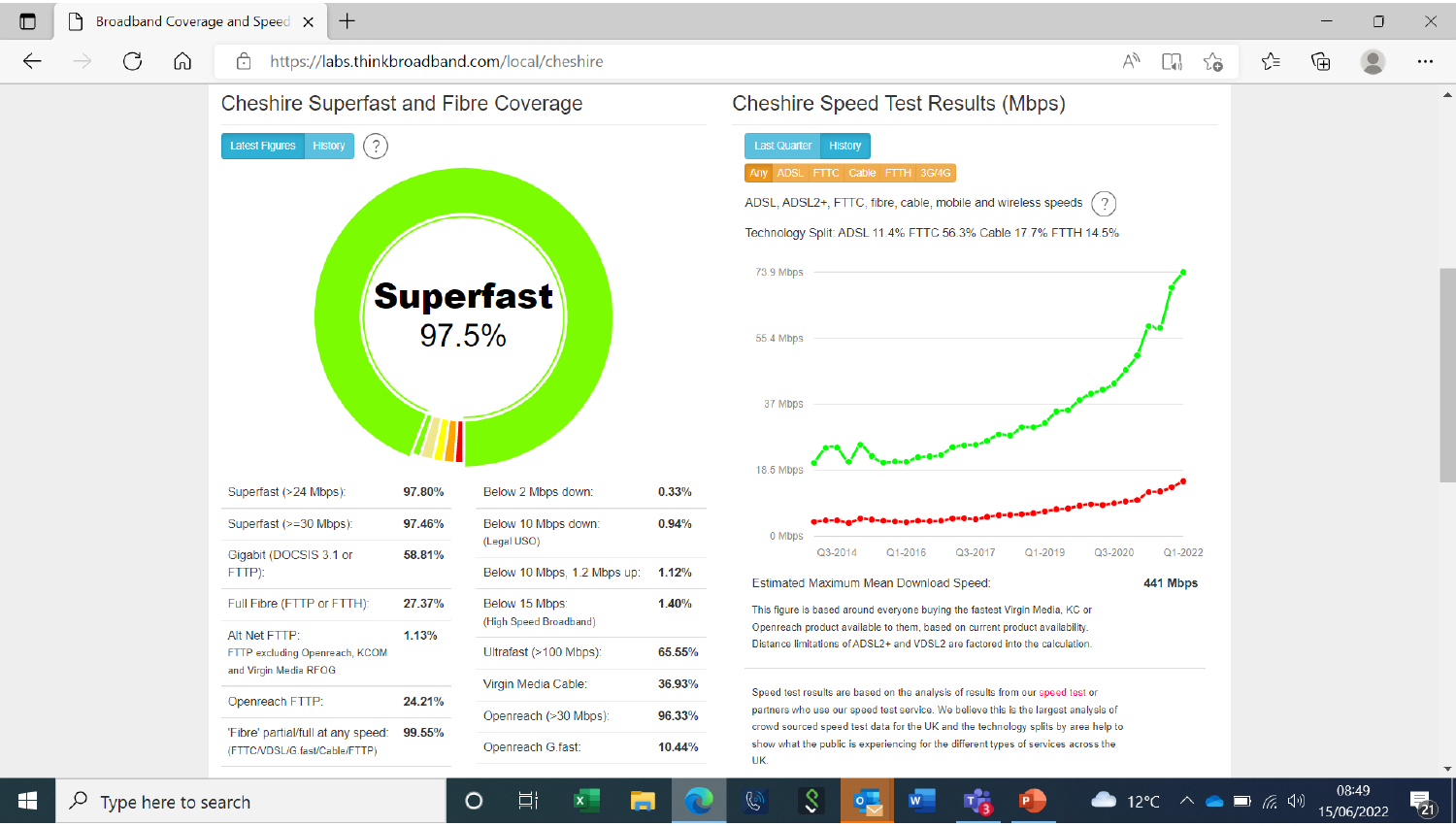ਿ

⋒

C

 $\Delta$ 

#### $\gamma$ ্দি Ψy  $\Box$ ร⁄ิ≡ ...



Authority classed as Other Urban (OU) (?)

| Superfast (>24 Mbps):                                               | 98.97% | Below 2 Mbps down:                 | $0.07\%$ |  |
|---------------------------------------------------------------------|--------|------------------------------------|----------|--|
| Superfast (>=30 Mbps):                                              | 98.84% | Below 10 Mbps down:<br>(Legal USO) | 0.29%    |  |
| Gigabit (DOCSIS 3.1 or                                              | 84.70% |                                    |          |  |
| FTTP):                                                              |        | Below 10 Mbps, 1.2 Mbps up:        | 0.50%    |  |
| Full Fibre (FTTP or FTTH):                                          | 20.51% | Below 15 Mbps:                     |          |  |
| Alt Net FTTP:                                                       | 0.47%  | (High Speed Broadband)             |          |  |
| FTTP excluding Openreach, KCOM                                      |        | Ultrafast (>100 Mbps):             | 86.31%   |  |
| and Virgin Media RFOG                                               |        | Virgin Media Cable:                | 71.33%   |  |
| Openreach FTTP:                                                     | 15.47% |                                    |          |  |
|                                                                     | 99.66% | Openreach (>30 Mbps):              | 97.14%   |  |
| 'Fibre' partial/full at any speed:<br>(FTTC/VDSL/G.fast/Cable/FTTP) |        | Openreach G.fast:                  | 12.05%   |  |
|                                                                     |        |                                    |          |  |



Estimated Maximum Mean Download Speed:

 $|0|$ 

 $\mathbb{G}$ 

509 Mbps

 $\bullet$  12°C  $\land \bullet$   $\blacksquare$   $\qquad \qquad \emptyset$ 

This figure is based around everyone buying the fastest Virgin Media, KC or Openreach product available to them, based on current product availability. Distance limitations of ADSL2+ and VDSL2 are factored into the calculation.

Speed test results are based on the analysis of results from our speed test or partners who use our speed test service. We believe this is the largest analysis of crowd sourced speed test data for the UK and the technology splits by area help to show what the public is experiencing for the different types of services across the UK.

Coverage percentages include both residential and business premises and is based around postcode level

 $\circ$ 

Ξi

 $\varphi$  Type here to search

08:51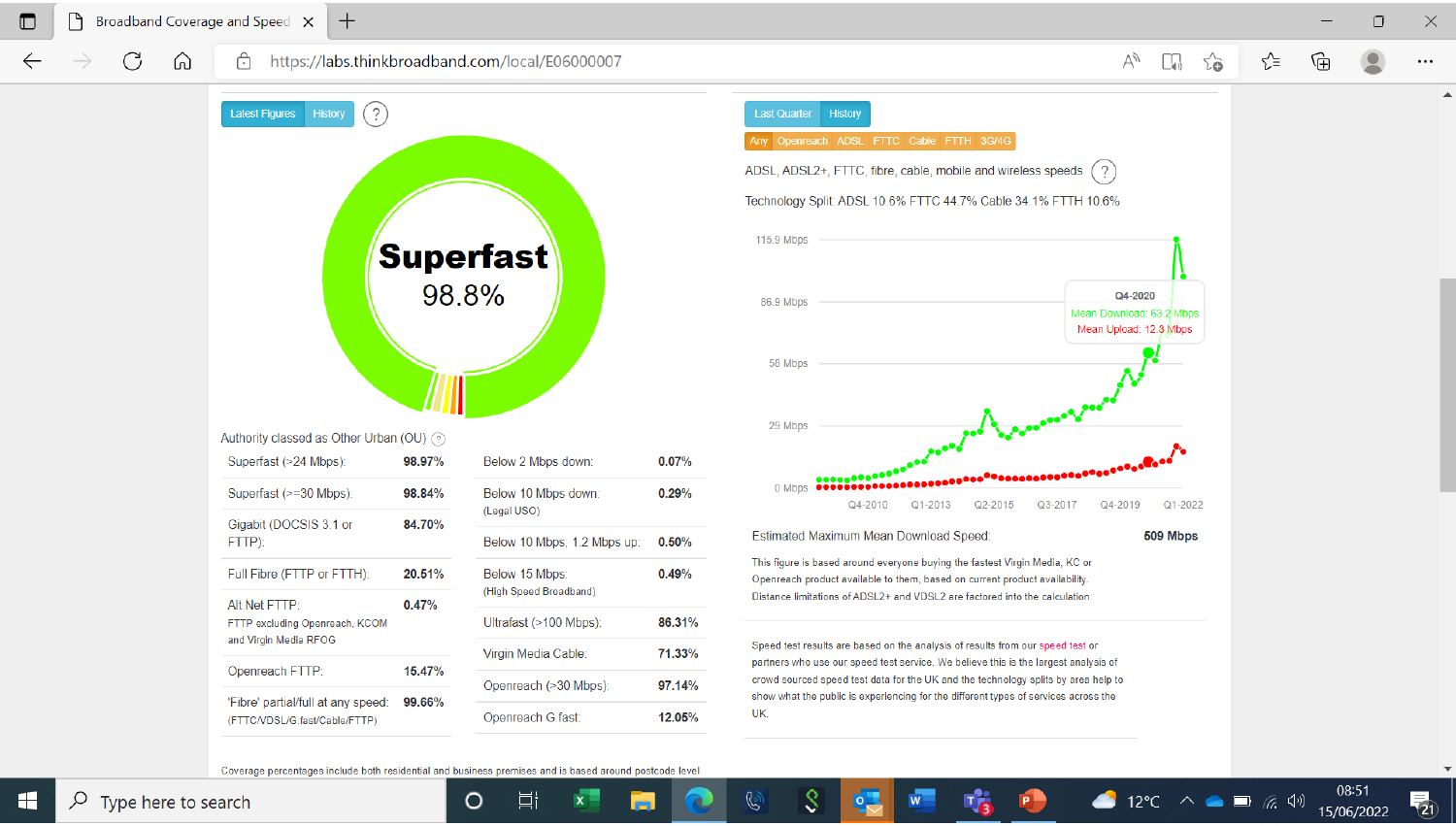### **Millenials, Generation Z ("Digital Natives")**

- 1995 founding of Amazon, Yahoo and Ebay
- 2000 Dotcom boom

Cheshire and Warrington LEP

• 2004 - First Sat Nav / GPS location

#### So What?

Digital Natives (those that grew up with the internet) are entering the workforce now.

Greater variety of social media accounts More gaming More Smartphone use

[https://www.ofcom.org.uk/\\_\\_data/assets/pdf\\_file/0025/217834/adul](https://www.ofcom.org.uk/__data/assets/pdf_file/0025/217834/adults-media-use-and-attitudes-report-2020-21.pdf) ts-media-use-and-attitudes-report-2020-21.pdf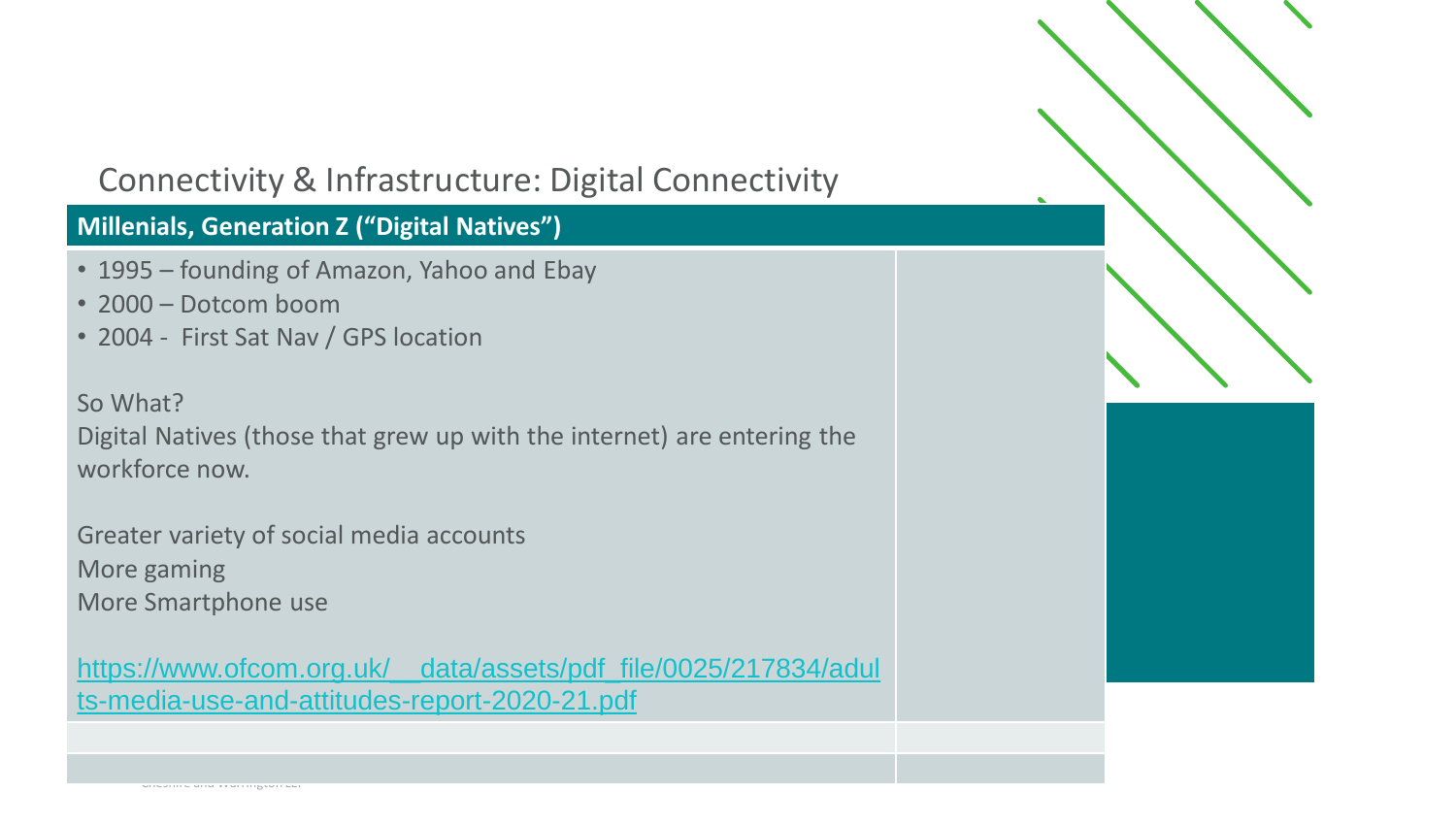### **Imagination (or is it?)**

- Ordering a driverless, autonomous bus or taxi by mobile phone anytime, anywhere.
- Monitoring a patient or vulnerable person remotely including provision of voice services, chatbots.
- A personal device or room sensor that alerts emergency services to "critical" changes in body condition.
- GPS locator for emergency services.
- Biometric identification
- Receiving twin factor authentication codes to a mobile to authorise payment transactions
- Personalised TV, advertising and streaming services
- Personalised and virtual retail offers
- Remote control of supply and demand
- Digital management of livestock, feed, yield, water supply / irrigation, fertiliser levels.
- Labour shortages driving technological advances
- Expansion of the "metaverse" growth in Virtual and Augmented Reality for work, commercial and social interaction

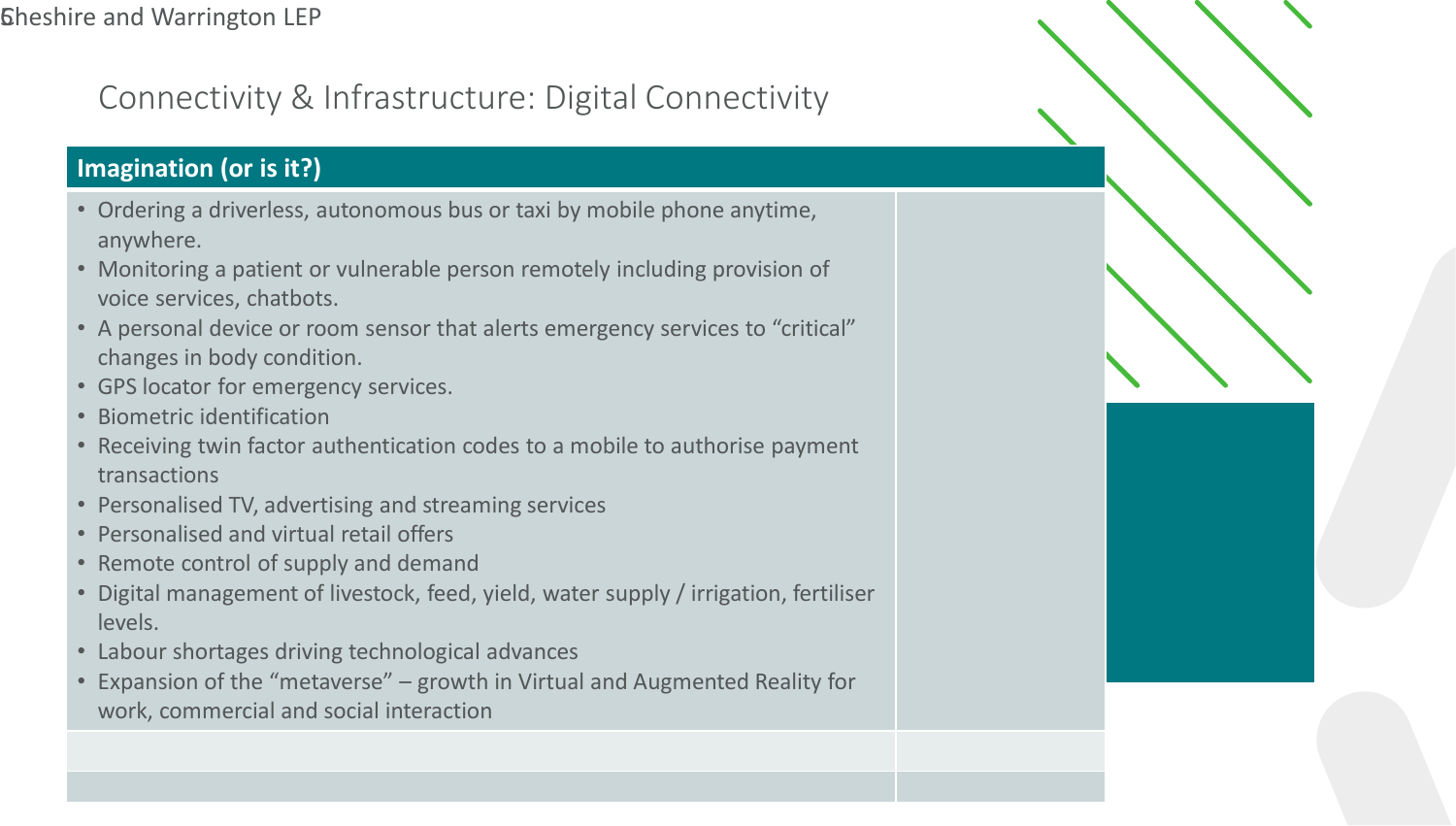#### **Barriers**

- Infrastructure
- Funding
- Planning cabling installation, siting of masts, satellite receivers?
- Affordability of devices and connections
- Skills
- ➢ Decision makers
- $\triangleright$  Community at Large
- ➢ Coders, Developers
- Speed of change
- Risk of "Silo" thinking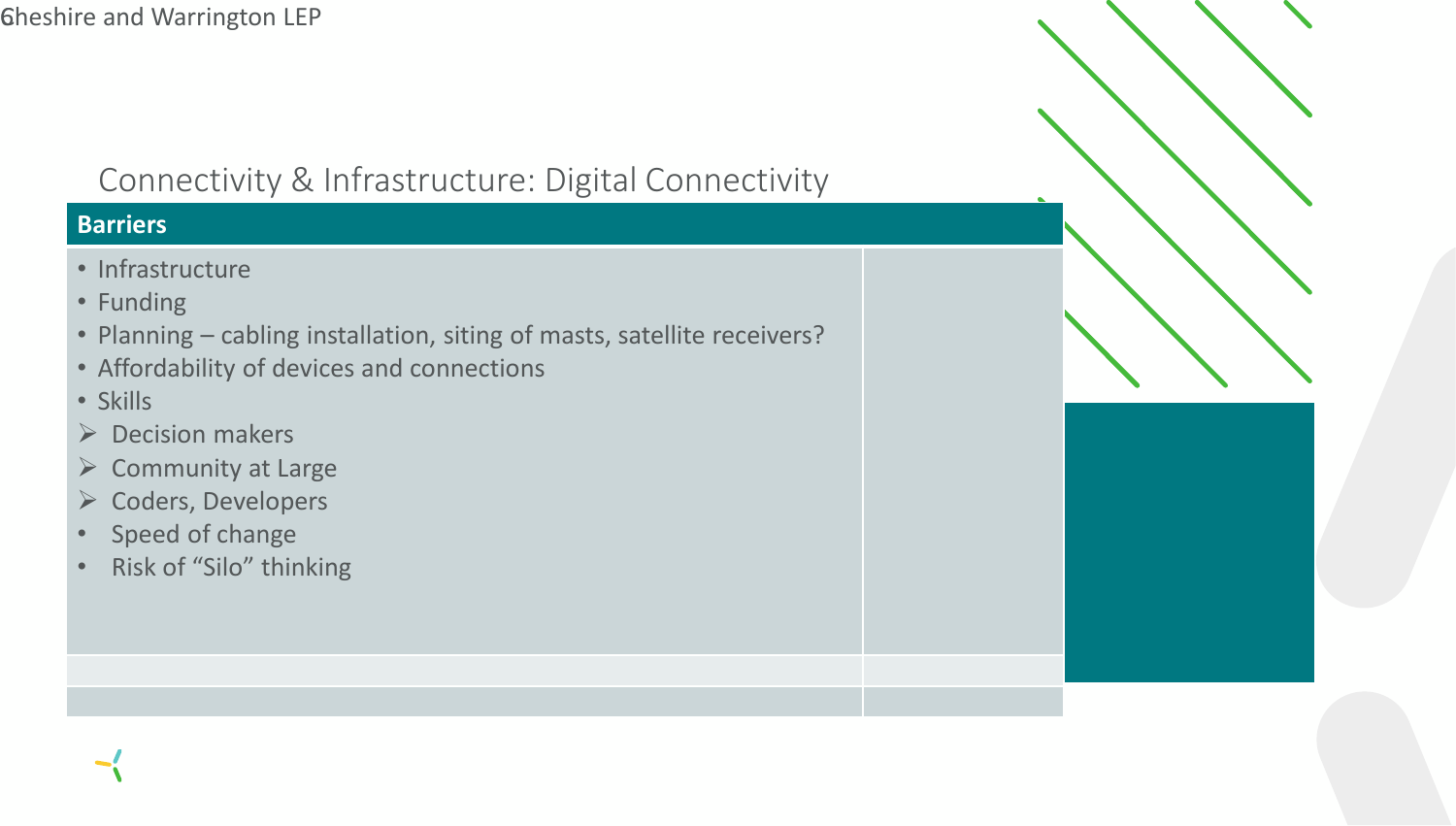### **Our ask of the board today**

Who are we "doing this for"? – residents, businesses We are seeking to prioritise needs, not technologies. How can you help us evidence those needs? What type of conversations should we be having? How do we avoid "silos"?